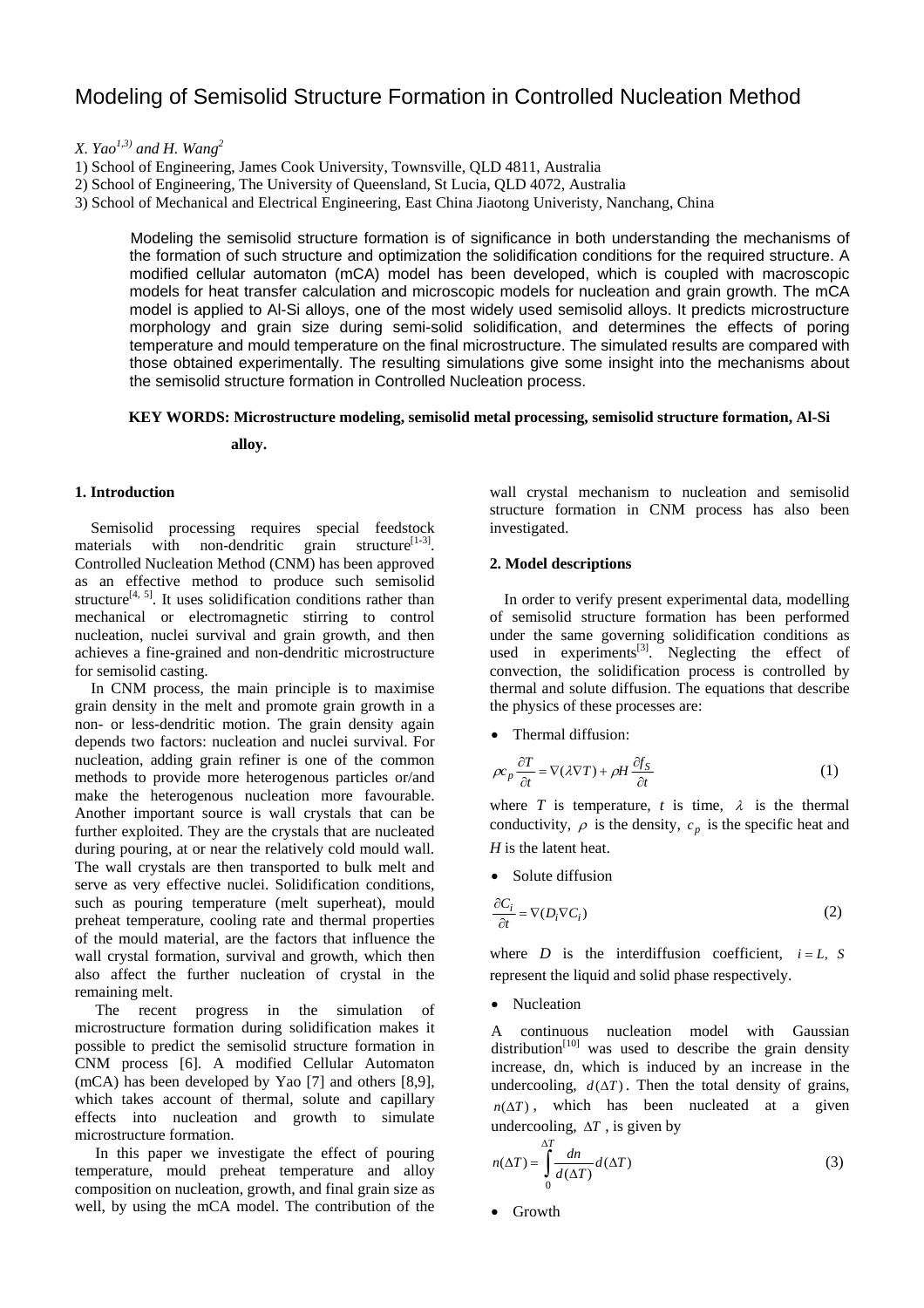If the kinetics and curvature contributions of undercooling are neglected, the local undercooling at time *t*,  $\Delta T(t)$ , can be given by

$$
\Delta T(t) = T^{EQ} - T(t) = T_L + m_L(C(t) - C_0) - T(t)
$$
\n(4)

where  $T^{EQ}$  is the local equilibrium liquidus temperature at a local composition  $C(t)$  in the liquid,  $T_L$  is the equilibrium liquidus temperature with concentration  $C_0$ ,  $m<sub>L</sub>$  is the slope of liquidus and  $C<sub>0</sub>$  is the initial concentration of the alloy. Considering constitutional undercooling, the effect of solute build up is to decrease the local equilibrium liquidus temperature through the term  $m_L(C(t) - C_0)$ , and thus the value of undercooling is not increased. The growth velocity,  $V(t)$ , can be calculated using models such as the KGT model $^{[11]}$ .

#### • Interface retardation

In columnar growth, a barrier is being established by solute build-up that retards the velocity by  $V_b(t)$ <sup>[12]</sup>.

$$
V_b(t) = -\frac{m_L}{G} \frac{dC_L^*}{dt}
$$
\n<sup>(5)</sup>

where *G* is the thermal gradient at the interface. Thus, the interface advancing velocity,  $V_i(t)$ , is given by

$$
V_i(t) = V(t) - V_b(t) \tag{6}
$$

As in previous models $^{[10]}$ , the growth length of the dendrite tip,  $L(t)$ , during one time step,  $\delta t$ , is given by

$$
L(t) = \frac{V_{real}(t) \cdot \delta t}{(\cos \theta + |\sin \theta|)}\tag{7}
$$

where  $\theta$  is the angle of the preferential growth direction with respect to the horizontal direction of the cell.

## **3. Results and Discussion**

Thermophysical properties of the alloys used in the simulations are presented in Table 1.

| $T_m^{Al}$ (K)              | $T_{\rm{cut}}(K)$       | $C_{\text{cut}}(wt\% )$          |
|-----------------------------|-------------------------|----------------------------------|
| 933                         | 850                     | 10.77                            |
| $\rho$ (kg/m <sup>3</sup> ) | $C_p$ ( <i>J/kg K</i> ) | $\lambda$ (W/m K)                |
| 2720                        | 1086                    | 192.5                            |
| $k_0$ (-)                   | $m_L$ (°C/%)            | $\Delta H_V$ (J/m <sup>3</sup> ) |
| 0.117                       | 6.5                     | $1.107 \times 10^{9}$            |
| $D_l(m^2/s)$                | $D_s(m^2/s)$            | $\Gamma$ (K m)                   |
| $3 \times 10^{-9}$          | $1\times10^{-12}$       | $0.9 \times 10^{-7}$             |

Table 1 Thermophysical properties of Al-Si alloys<sup>[13]</sup>

#### *3.1 Effect of pouring and mould preheat temperatures*

The effect of mould preheat temperature on microstructures is shown in Figure 1 and 2 for Al-1%Si and Al-6%Si alloys, respectively, at pouring temperature 660°C. Figure 1 shows that at preheat mould temperature lower than 300°C, the domain solidified as equiaxed crystals, and the grain size increases slightly in an increase preheat mould temperature. When the temperature is above 300°C, a sudden change of the growth mode from equiaxed to columnar occurs. Increasing mould preheat temperature decreases the cooling rate to approach a smaller bulk undercooling.



Figure 1. Effect of mould preheat temperature on microstructure formation in Al-1%Si alloy, T=25, 100, 300, 350, 400, 500 °C

This undercooling decides the nucleation in the bulk liquid. It seems that the undercooling approaches a critical value when the preheat temperature is at about 300°C. Above the temperature, the bulk undercooling can only activate a very small number of particles to form equiaxed crystals, thus the castings have a tendency to form columnar crystals. For Al-6%Si alloy, figure 2 shows that even at higher preheat temperature, the domain solidified as equiaxed and the grain size remains small difference. Higher solute enrichment should enhance the extent of constitutional undercooling and restrict the growth of columnar crystals, thus it is beneficial for formation of equiaxed crystals. Lower temperature gradient is also a positive factor to CET.



Figure 2. Effect of mould preheat temperature on microstructure formation in Al-6%Si alloy, T= 300, 350, 450, 500 °C

Increasing poring temperature should reduce the number of the wall crystals generated at the mould walls, the subsequent survival rate of the crystals, and the temperature gradient in the liquid as well. A possible reason is that forming wall crystals needs very small undercooling, then the number of wall crystals which form at the mould walls remains relatively constant and independent to the preheat mould temperature. The wall crystals subsequently have been transported to distribute in the melt by fluid flow, and the survival of these crystals in the liquid should be only depended on the temperature of the bulk melt and the exposure time which are mainly influenced by pouring temperature and the rate of heat transfer.

Figure 3 and 4 show the effect of pouring temperature on microstructure formation for Al-6%Si alloy. The pouring temperatures were 620°C and 650°C respectively. It is reasonable to consider that the number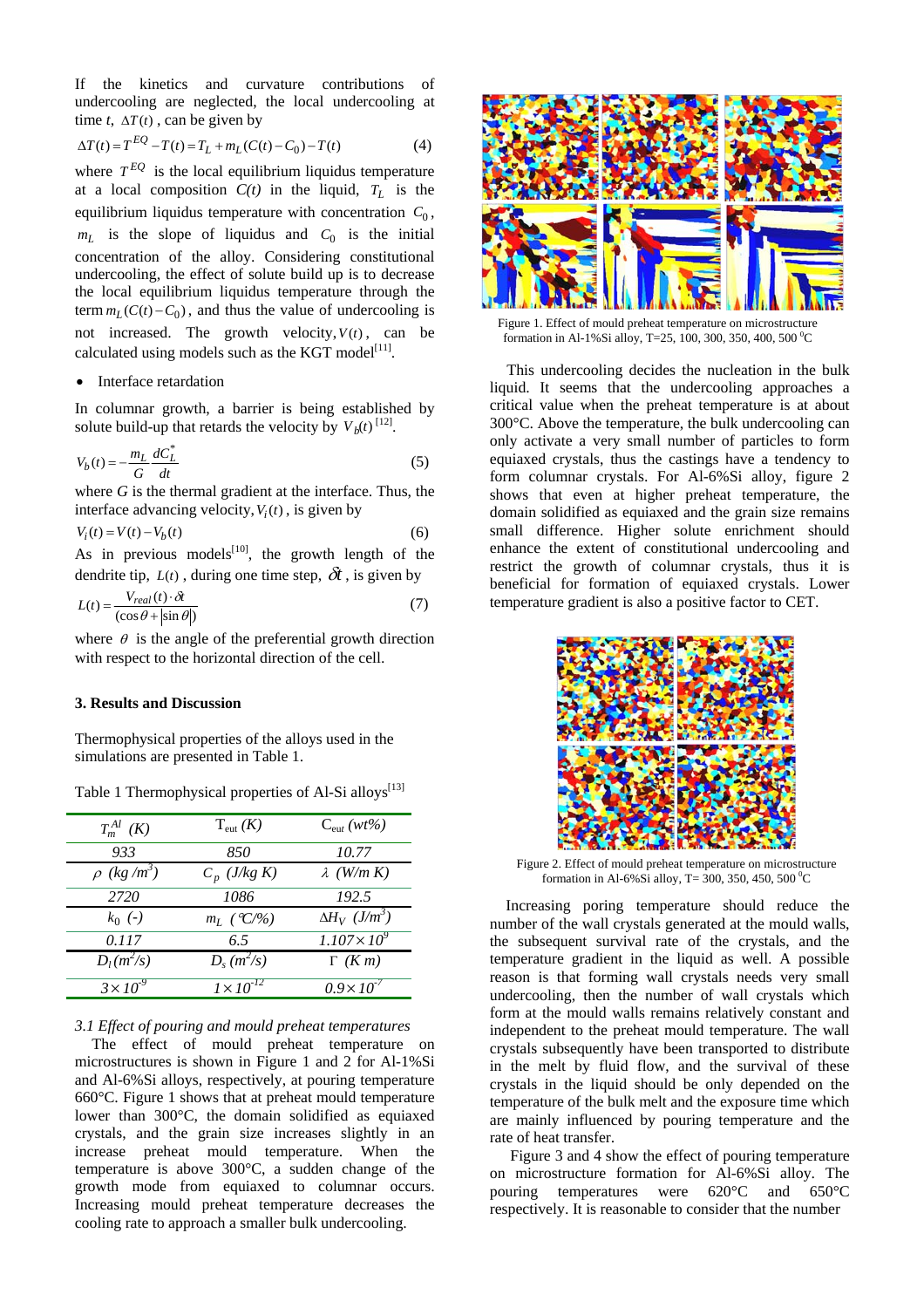

Figure.3. Microstructure formation and evolution in Al-6%Si alloy at a pouring temperature of  $620^{\circ}$ C. t=100, 150 and 300s, calculation domain: 1mm x 1mm



Figure 4. Microstructure formation and evolution in Al-6%Si alloy at a pouring temperature of 650°C. t=200, 300 and 330s, calculation domain: 1mm x 1mm

of wall crystals transported by fluid flow from the mould walls in the melt is much larger than that with high pouring temperatures. In this situation, the crystals do not need an undercooling for nucleation, thus are controlled by free growth dependent on the curvature undercooling. The crystals grow in a relatively small undercooling (big enough for growth but insufficient for further nucleation of particles existed in the bulk) caused by extraction of heat to the surroundings. The large amounts of latent heat results in the recalescence to reduce the bulk undercooling, thus the particles can not be activated as nucleation sites. It should be obtained that the grain refinement of semi-solid casting with low pouring temperatures has less significant effect of that in normal solidification process.

#### *3.2 Nucleation mechanisms*

A set of experiments has been performed with gauze to investigate which the nucleation mechanism is the predominant factor to control the solidification in different pouring conditions. By creating a barrier of the flow of crystals from the walls to the centre of the casting, gauze experiments with three pouring methods are designed to isolate, enhance and balance the contributions to microstructure formation of wall crystals. In present calculation, Assumptions are given by: (1) an average undercooling,  $\Delta T_{v,\text{max}} = 0.5K$ , for free growth of the wall crystals; (2) no wall crystals inside gauze with pouring method I, and densities of the wall crystals inside and outside the gauze are equal both in pouring method II and III, but at different values of  $n_s = 5.5 \times 10^{10}$  and  $n_s = 1.1 \times 10^{11}$ , respectively; (3) Only the wall crystals could be activated if existed.

As shown in Figure 5, in method I of pouring (only inside the gauze), transportation of wall crystals to the centre is isolated, thus microstructure formation and growth within the gauze are only depended on the constitutional undercooling that is determined by alloy composition and cooling rate. Compared with the feature of microstructure formation outside the gauze, less amount of nucleation sites and larger critical nucleation undercooling result in much larger grain size within gauze. On the other hand, in the method III of pouring (between gauze and the mould), a huge number of wall crystals will be created by crystal fracture and crystal remelting. These wall crystals are easily carried to the centre of gauze by fluid flow to form equiaxed crystals. Therefore, the grain size within the gauze is decreased dramatically. The grain size within the gauze is a slightly larger than that between gauze and the mould because a relatively high temperature lasts longer time to eliminate some of the wall crystals by remelting. In the method of pouring both inside and outside the gauze (method II), conditions for microstructure formation are between the former two methods. Figure 6 shows comparison between prediction and experimental results.

#### **5. Conclusions**

Pouring temperature affects the survival of the "wall crystals" brought into the bulk liquid by fluid flow. High temperature pouring temperature results in a coarse grain structure. At a given temperature which allows some of the "wall crystal survival, the microstructure morphology and grain size are relatively dependent on the mould preheat temperature. Below a temperature of 300°C, a fine equiaxed grain structure is obtained and the grain size increases with the mould preheat temperature very gradually. However, a columnar growth is predominant when the temperature exceeds 300°C.

Modeling of gauze experiments shows that the grain size is dependent on the pouring method. Pouring between the mould and the gauze leads to large number of "wall crystals" existed in the bulk. If the pouring temperature is not too high to allow the crystals surviving, a very fine equiaxed grain structure is gained. Pouring in the centre of the gauze leads to elimination of "wall crystals" in the centre of the casting, which results in a large grain size, but the grains still are fine between the mould and the gauze because of the existence of the "wall crystals". It is concluded that the mechanism of "wall crystals" is important for grain formation especially with low pouring and mould preheating temperatures, i.e. semisolid structure formation.

#### References

- [1] M.C. Flemings, Metall. Trans., 22A(1991), P269
- [2] D. H. Kirkwood, Inter. Mater. Rev. 39 (1994), PP. 173-189
- [3] H. Wang, C.J. Davidson, and D.H. StJohn, *Materials Science and Engineering*, Vol A368, 2004, 159-167,
- [4] H. Wang, D. H. StJohn, C.J. Davidson and Z. Ning, Proceedings of the 8th International Conference on Semi-solid Processing of Alloys and Composites, Cyprus, September 21-23, 2004.
- [5] H.Wang, J. Mater. Sci.& Tech., 2005, 21, suppl 1,65
- [6] M. Rappaz*,* Int. Mater. Rev*.* **34***, 93(1989)*
- [7] Easton and D. H. StJohn, *Metall. Trans.* **30A,** 1613(1999)
- [8] X. Yao, C. J. Davidson, A. K. Dahle and D. H. StJohn, *Int. J. Cast Metals Res*. **15**, 219(2003).
- [9] X. Yao, C. J. Davidson, A. K. Dahle and D. H. StJohn, *Mater. Trans.,* submitted, 2005.
- [10] M. Rappaz and Ch.-A. Gandin, Acta Metall., **41**, 345(1993).
- [11] W. Kurz, B. Giovanola and R. Trivedi, Acta Metall., **34**, 823(1986).